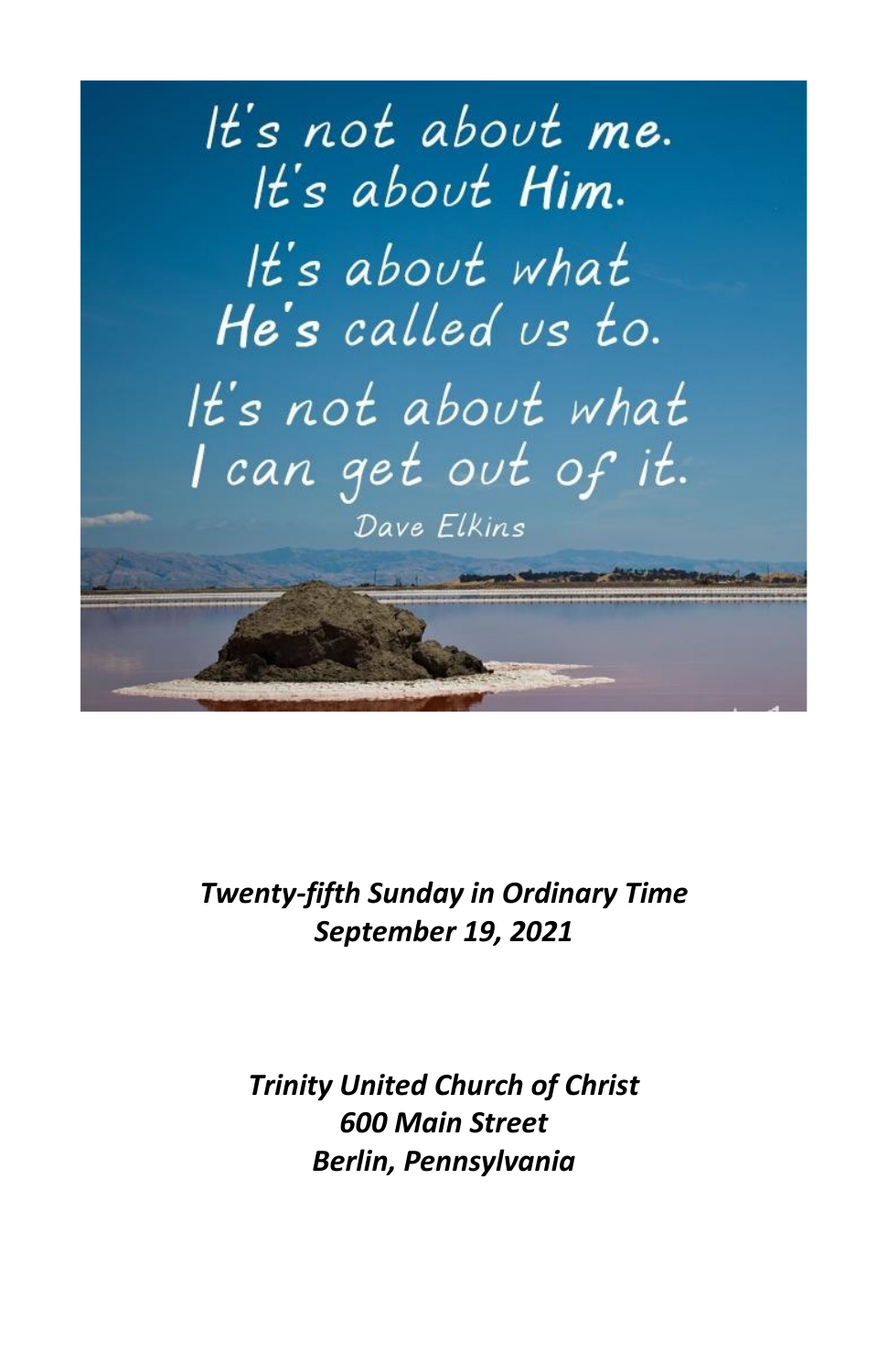**Prelude** *In Christ, Alone!* **– arr. Wagner**

**\*The Doxology: No. 625**

**\*Confession of Sin**

Gracious God, **Our sins are too heavy to carry, too real to hide, and too deep to undo. Forgive what our lips tremble to name, what our hearts can no longer bear, and what has become for us a consuming fire of judgment. Set us free from a past that we cannot change; open to us a future in which we can be changed; and grant us grace to grow more and more in your likeness and image; through Jesus Christ, the light of the world. Amen.**

**\*Word of Pardon**

**\*Hymn of Praise: No. 17** *Ye Servants of God*

#### **\*Psalter Psalm 1**

Blessed is the man who walks not in the counsel of the wicked. nor stands in the way of sinners, nor sits in the seat of scoffers; **<sup>2</sup> but his delight is in the law of the LORD, and on his law he meditates day and night. <sup>3</sup>** He is like a tree planted by streams of water that yields its fruit in its season, and its leaf does not wither. In all that he does, he prospers. **<sup>4</sup> The wicked are not so, but are like chaff that the wind drives away. <sup>5</sup>** Therefore the wicked will not stand in the judgment, nor sinners in the congregation of the righteous; **6 for the LORD knows the way of the righteous, but the way of the wicked will perish.**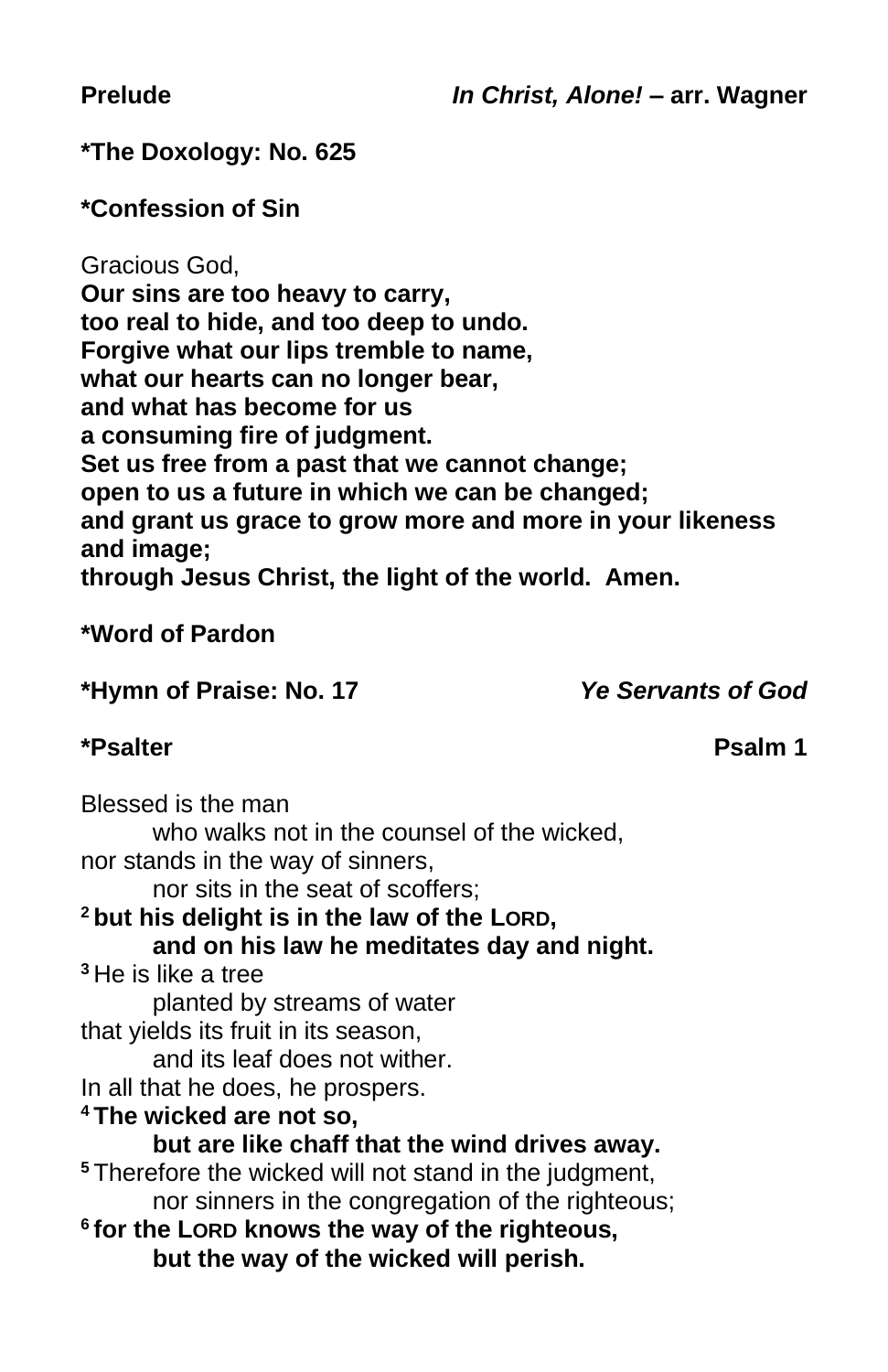**\*Gloria Patri: No. 623**

**Ministry of Music Danny Conner** 

**A Word of Joy**

**Morning Prayer**

**Ministry of Music Danny Conner** 

#### **\*Gospel of our Lord Jesus Christ**

**<sup>30</sup>** They went on from there and passed through Galilee. And he did not want anyone to know, **<sup>31</sup>** for he was teaching his disciples, saying to them, "The Son of Man is going to be delivered into the hands of men, and they will kill him. And when he is killed, after three days he will rise." **<sup>32</sup>** But they did not understand the saying, and were afraid to ask him.

**<sup>33</sup>** And they came to Capernaum. And when he was in the house he asked them, "What were you discussing on the way?" **<sup>34</sup>** But they kept silent, for on the way they had argued with one another about who was the greatest. **<sup>35</sup>** And he sat down and called the twelve. And he said to them, "If anyone would be first, he must be last of all and servant of all." **<sup>36</sup>** And he took a child and put him in the midst of them, and taking him in his arms, he said to them, **<sup>37</sup>** "Whoever receives one such child in my name receives me, and whoever receives me, receives not me but him who sent me."

**\*Affirmation of Faith** *The Apostles' Creed*

**I believe in God, the Father almighty, creator of heaven and earth. I believe in Jesus Christ, God's only Son, our Lord, who was conceived by the Holy Spirit, born of the virgin Mary, suffered under Pontius Pilate, was crucified, died, and was buried. He descended into hades. On the third day he rose again; he ascended into heaven, he is seated at the right hand of the Father,**

**St. Mark 9:30-37**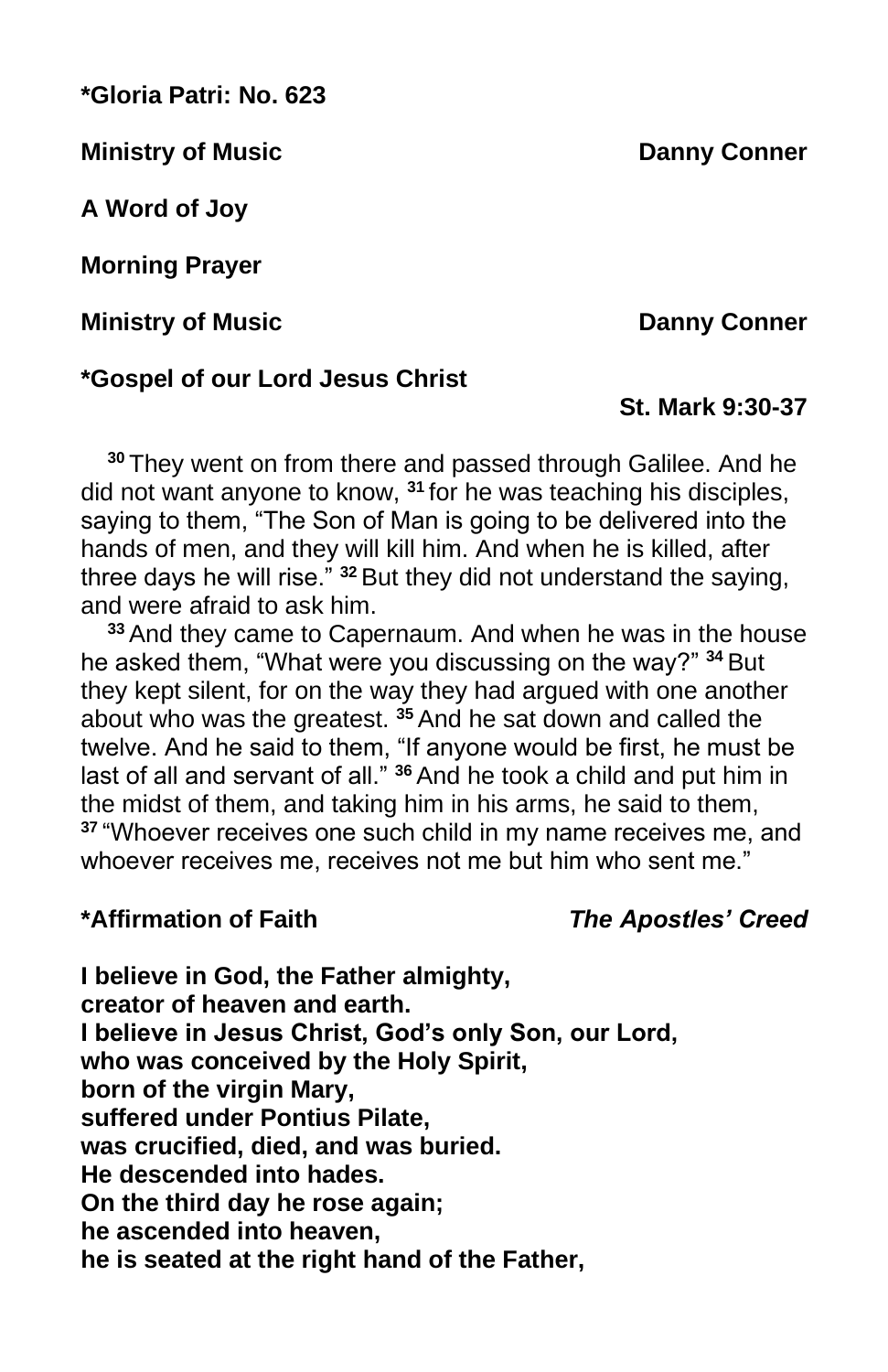**and he will come to judge the quick and the dead. I believe in the Holy Spirit, the holy catholic Church, the communion of saints, the forgiveness of sins, the resurrection of the body, and life everlasting. Amen.**

**Proclamation of God's Word "PD"**

# *The Measure of Success*

**Prayer of Intercession Lord's Prayer** [using **debts** and **debtors**]

**\*Song of Commitment: No. 379**

*Take My Life and Let It Be*

#### **\*Sung Dismissal and Blessing** *Now Unto Him Who Is Able*

Now unto Him who is able to keep you from falling. To make you stand in His presence blameless and with great joy. To the only God our Savior, Jesus Christ our Lord. Be the glory, and the majesty, dominion, and authority. Both now and forevermore, Amen. **Give Him the glory, and the majesty, dominion, and authority. Both now and forevermore, Amen!**

**\*Going Forth**

*+ + + + + + +*

*We welcome Danny Conner* as our guest soloist this morning. He is no stranger to us at Trinity and we appreciate his gift of music to us this morning.

**It is Fae Hetrick's** *97th Birthday TODAY!* There are flowers in her honor, a corsage that she is wearing is from the congregation, and following worship join us for Ice Cream and Cake in Fellowship Hall. There will be NO adult Sunday School this morning.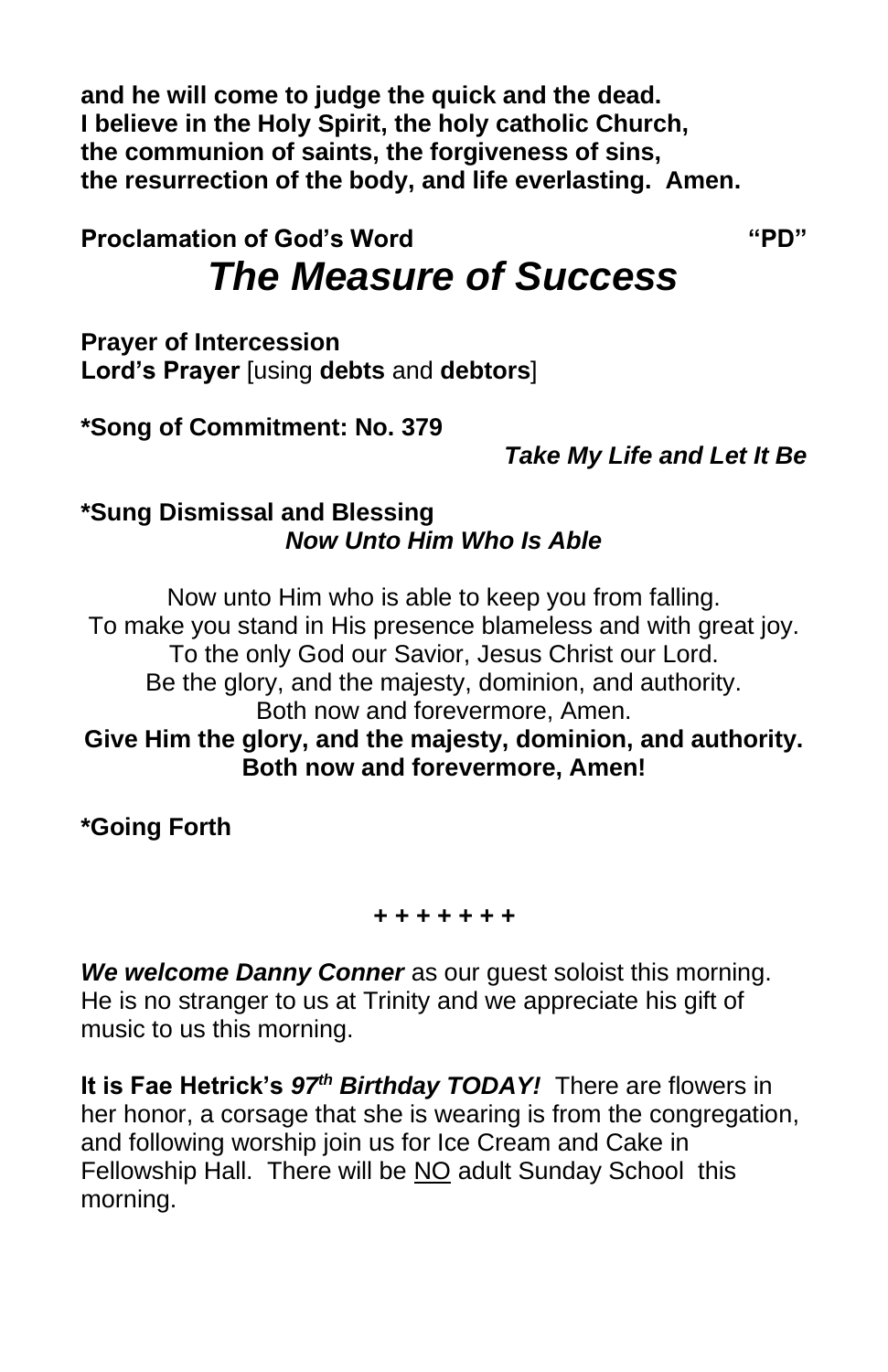**Chancel Choir –** after consulting with members of the Chancel Choir and because a significant number have concerns about singing in a group together, we will NOT resume rehearsals this Wednesday. We pray that in time the infection rate will decline and we will be able to return to sharing God's praise as a group.

**Trinity Bells** will begin rehearsing this Wednesday at 6:30 p.m. in Fellowship Hall. We look forward to hearing the bells in the coming Sundays during worship.

**Confirmation Classes** – for students entering 6<sup>th</sup> grade and above, you are invited to join Pastor Dave on tonight at 6:30 p.m. with your parent[s] for an introduction to Confirmation. We will meet the 1<sup>st</sup> and third Sunday evenings through October 2022 [we will not meet in July and August]. Confirmation will be Reformation Sunday October 2022.

#### **Fundraiser for J B Schrock Playground - Saturday, October 16th**

Linda Karchner, President of the J B Schrock Community Park Board, is celebrating her 60th birthday as a fundraiser for the playground!

The festivities will be **Saturday, October 16, 2021 from 10:30 am - 2:00 pm at the J B Schrock Playground** [700 South St., Berlin].

The playground is **pre-selling tickets** for **BBQ Chicken Halves AND Dinners**. Halves are \$6 and Dinners are \$10 [includes BBQ chicken half, cole slaw, baked beans, Landis bakery roll & butter, dessert]. **Chicken must be** *pre-ordered and prepaid by Oct. 2nd. Contact Shirley Reed at 814-267-4961 to order chicken***.** [NOTE: Chicken pick up on Oct. 16th will be from 11 am - 1 pm]

Other fundraising opportunities that day will include an **oldfashioned cake walk, raffles, Boscov's Shopping Discount cards**, and **beverage sales.**

**Music AND FREE kids' activities** [games, crafts, and THE STORY LADY will be making a special appearance at 12:30 pm]!

**Several individuals, businesses, and organizations have already supported the fundraiser but additional donations of cakes, gift certificates/baskets/etc.for the raffles,as well as monetary gifts are appreciated.**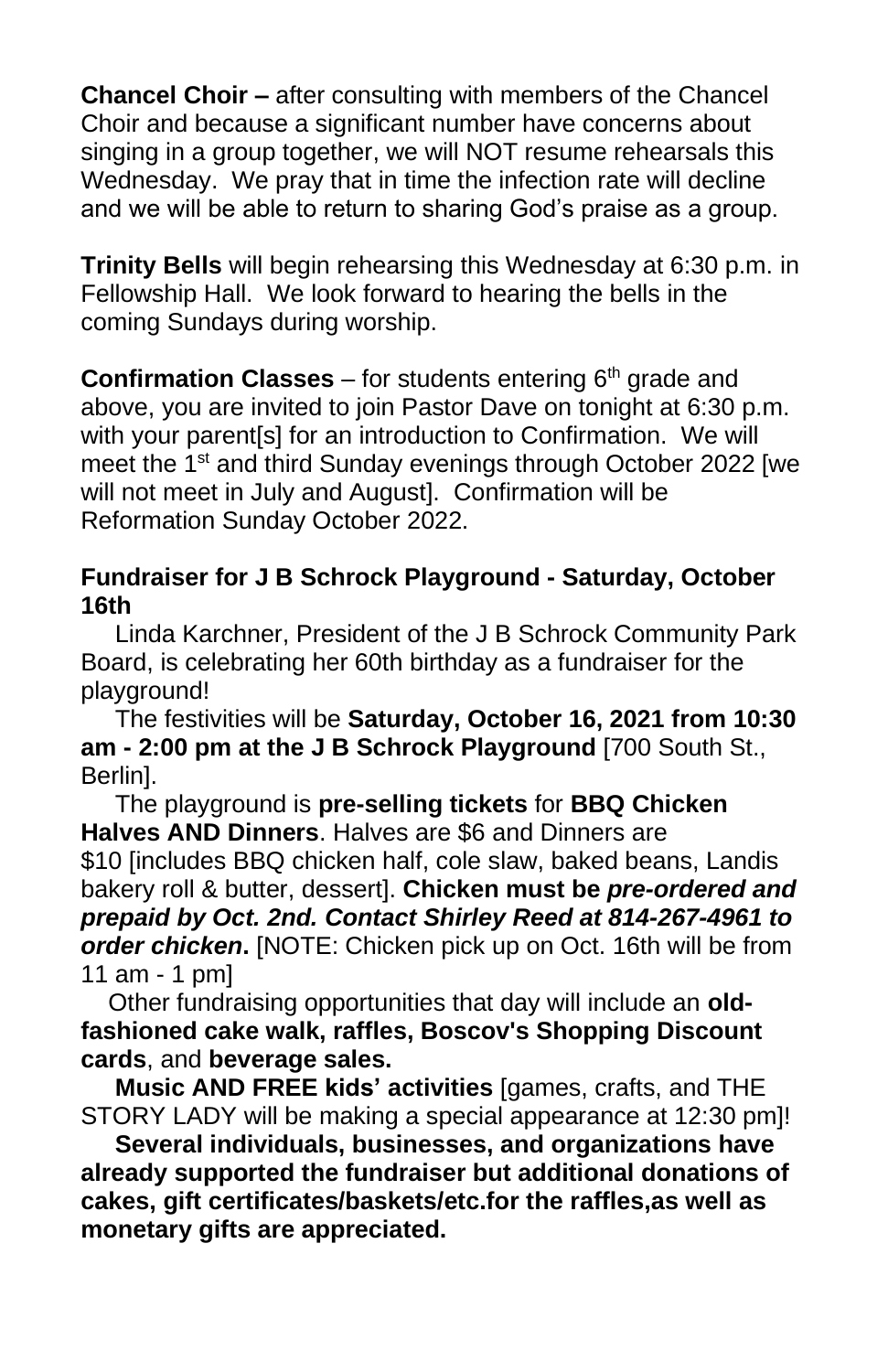Thank you in advance to **Berlin Market** and **Thrivent Financial** for their donations.

#### *DoTERRA® Essential Oils is also matching all donations that day, dollar-for-dollar, up to \$5,000!* **Pastor's Fall Bible Study –** *Making Sense of Suffering*

In the past 18 months there has been much suffering around us. The horror of COVID-19, changes in employment, ongoing illness, and sudden death. I have been asked more than once "where is God in all of this mess?" I began to consider various scriptures and reading several texts from C.S. Lewis, Mike Yaconelli, and others. I will not be providing easy answers, rather we will look to God's Word to provide us a framework to be "strengthen" to persevere in life. There will be no "platitudes," rather I might leave you with more questions than answers. One outcome I hope to provide is that we who are in Christ may be comforted with the promises of the Gospel to be courageous even in the midst of suffering.

Thursday evenings for five weeks beginning September 23 at 7 p.m. in Fellowship Hall of Trinity Church Pastor Dave will offer teachings on the following topics:

September 23 – *Finding God In our Pain* September 30 – *Where Is God In This Mess? October 7 – NO Class – King Lion has Lion's Club that evening.*

October 14 – *God's Purposes In Our Suffering* October 21 – *Unexplained Tragedy* October 28 – *Redeeming Suffering*

Bring your Bible, pen and paper and we will consider passages of scripture from Job, Isaiah, Luke, Exodus, 2 Corinthians, James, and more. Each week there will be an article to read but no other assignment will be required.

To prepare you are asked to register for class so that enough materials may be prepared for those attending. You may send Pastor a note at his email: [uccvicar@gmail.com](mailto:uccvicar@gmail.com) or call the church office at 814-267-3234.

### **Founder's Day Dinner – Living Waters Camp – October 3rd**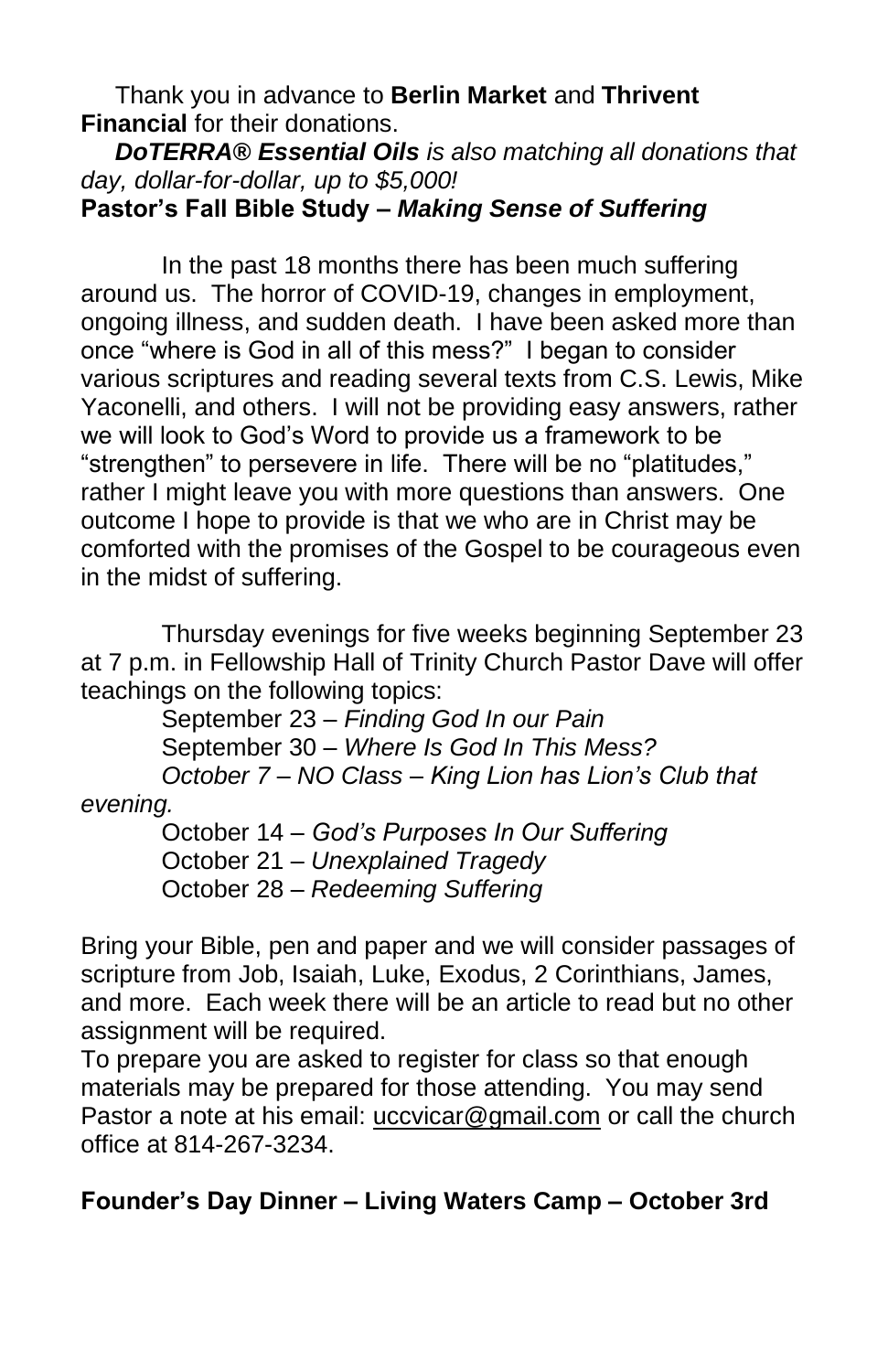This event is to honor Rev. Dr. Paul Westcoat for all of his time, talent, and dedication in making Living Waters the successful outdoor ministry that it is today.

During the celebration, we will be rededicating the lodge and naming it the "Westcoat Lodge". The rededication and naming ceremony is being planned as a surprise to honor Rev. Dr. Westcoat, so please help us in keeping this a secret to him.

#### **Schedule of Events for Founder's Day Celebration**

- 4:00 Dedication of "Westcoat Lodge"
- Program, tours, presentation of remodeling plans.
- 5:00 Turkey dinner served in the dining hall.

The cost for attending the event with the meal is \$20/person or a table of 8 for \$150. Indoor seating for the meal is limited to 80 people and outdoor seating will be weather permitting. We are also offering a virtual option that will include the presentation of programming for \$20/household. Please reserve your spot for the celebration by calling (814) 733-4212 or by emailing [camplivingwaters65@gmail.com.](mailto:camplivingwaters65@gmail.com) Payment can be made by check, cash, or PayPal.

**The Organ Dedication Concert for October 31** with Mr. Nicholas Bowden has been postponed and will be rescheduled later this year, hopefully!

**Cleaning Help. . .**It is said and has been shown that many hands make quick work. As pastor has shared, Zion Lutheran experienced the "fall" of a portion of the plaster ceiling in the sanctuary. The ceiling has been repaired and now the sanctuary needs to be cleaned from all the plaster dust [old and new]. Unfortunately, their insurance company has declined to honor the claim and this work is being left to the congregation. Next Sunday if you would offer some assistance lunch will be served at 12 Noon and cleaning will commence in the sanctuary following. If would help, please speak with PD.

**The Church Office Hours** – our secretary, Pam Bush, is enjoying visiting with family and friends in Oregon this week. Pastor Dave will be "in and out" of the office. Please call his cell phone if you need assistance. The other part of the week he will be at Zion helping to clean the pipe organ to restore it to playing condition.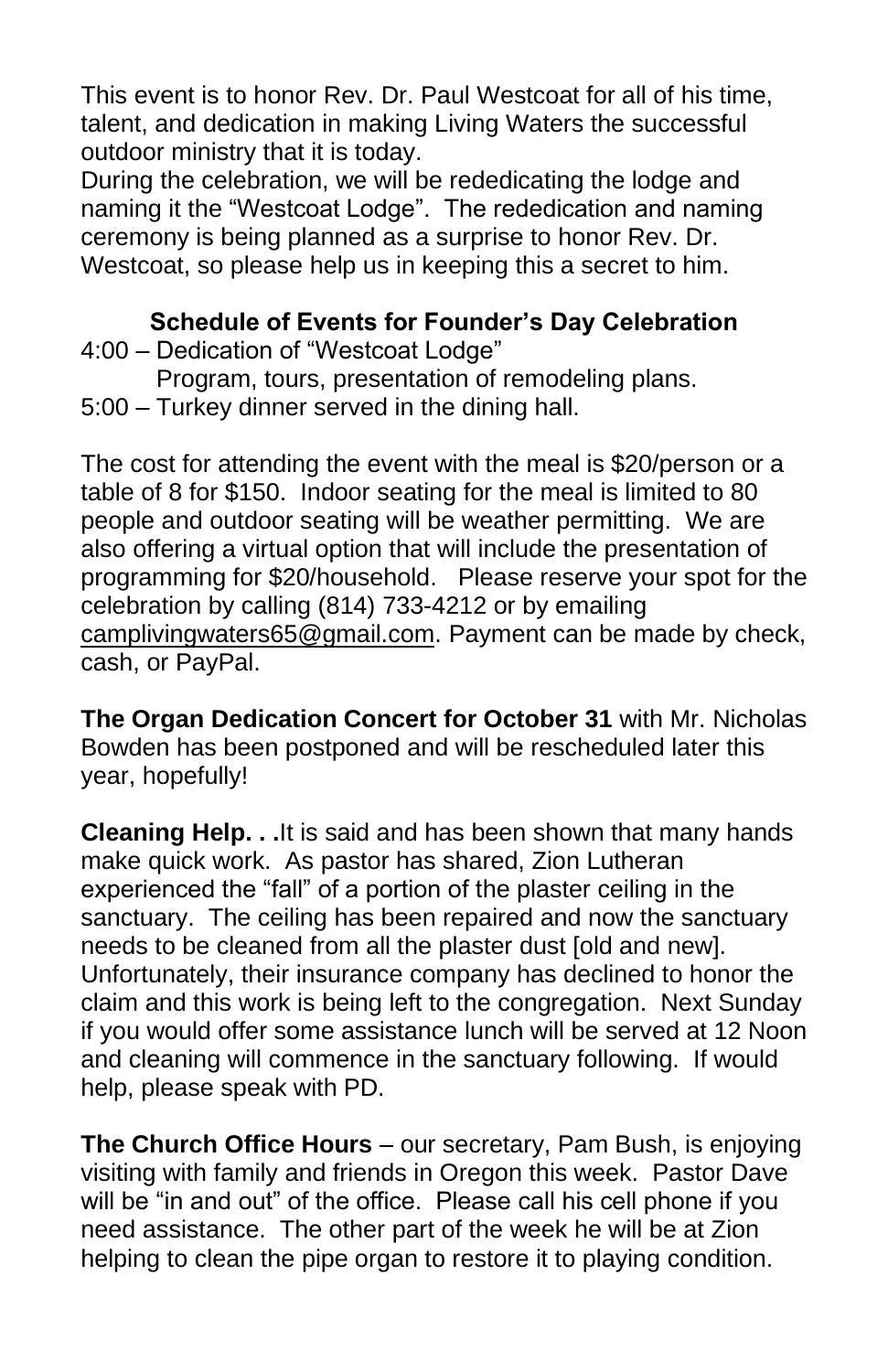## **The Saints In Action**

TODAY – 9:00 a.m. Worship 10:10 a.m. Birthday Bash for Fae 3:00 p.m. Installation of Bishop Schmitt – Altoona 6:30 p.m. Confirmation Class Introduction Wednesday – 6:30 p.m. Bell Choir Rehearsal Thursday – 7:00 p.m. Pastor's Fall Bible Study Next Sunday – September 19 9:00 a.m. Worship 10:10 a.m. Sunday School

#### **Giving From 9/5/2021**

|              | Rec       | <b>Budget</b> | Over/Under |
|--------------|-----------|---------------|------------|
| General      | 3707.00   | \$2434.93     | \$1272.07  |
| Ben          | \$415.00  | \$213.46      | \$201.54   |
| <b>Maint</b> | \$195.00  | \$163.46      | \$31.54    |
| Mem          |           |               |            |
| <b>Total</b> | \$4317.00 | \$2811.85     | \$1,505.15 |

Benevolence includes Food Pantry of \$25.00.

#### **Worship Attendance: 63 Sunday School: 14**

*About Altar Flowers –* If you are a sponsor of the Altar Flowers, please note that the cost of the weekly arrangements is \$30.00. Please check with Renee Gindlesperger if you are current with your sponsorship of the Altar Flowers if you are not sure if you have an outstanding balance. We do enjoy the flowers each Sunday and the designation printed in the bulletin.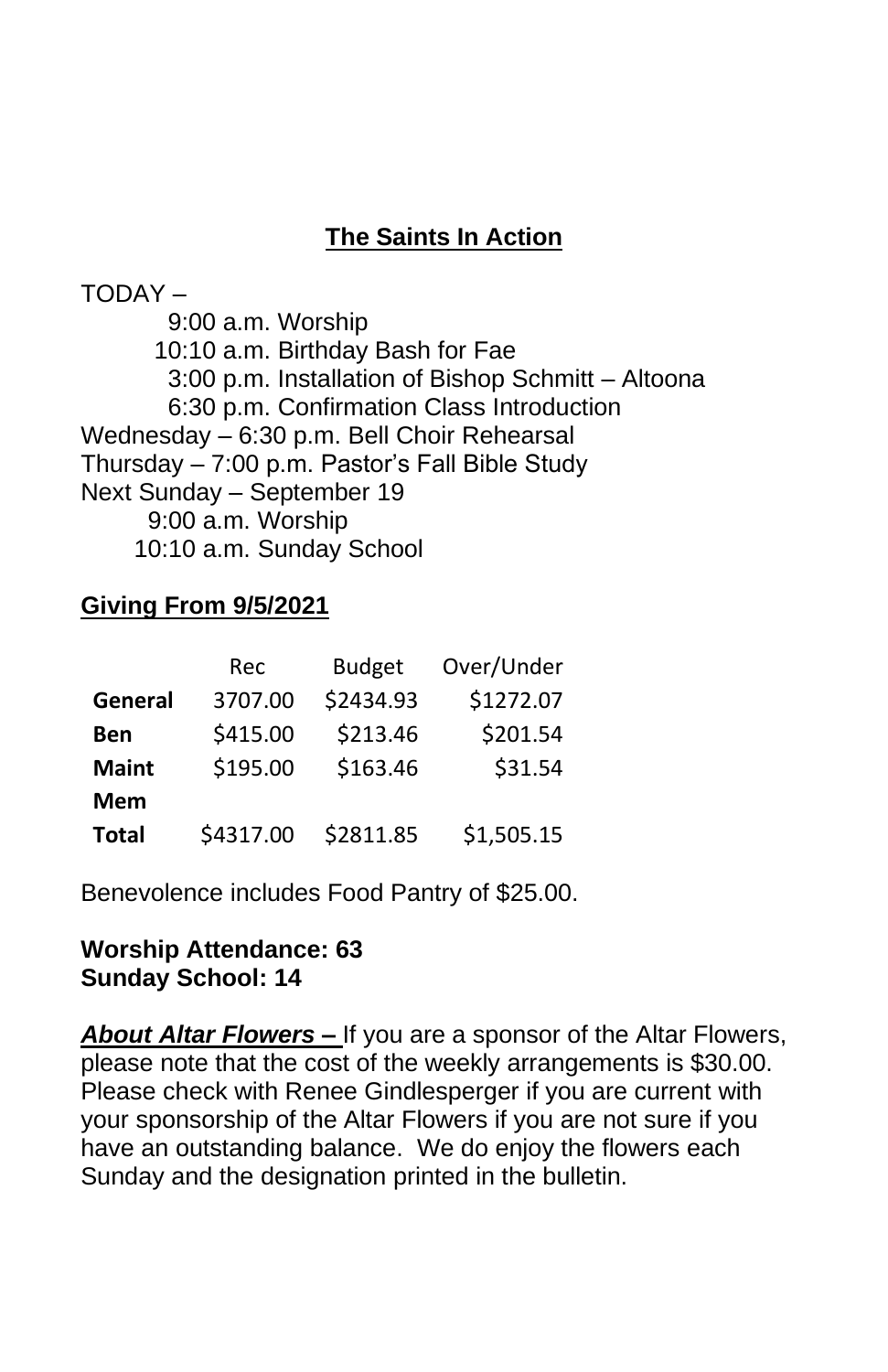

#### **Those Remembered in prayer:**

God's guidance and protection for Armed Forces.

#### **Shut Ins:**

Lew & Barb Berkley, Roy Bucher, Helen Diest, Mary Forespring, Janet Gindlesperger, Cynthia Kelly, Lois Krause, Deb Luteri, Lois Saylor, Dirkje Stellingwerf.

### **Healing Concerns:**

Sally Altfather, Mark Amyot, Donnie Baxter, Abigayle Broadwater, Pam Crooks, Linda Gallick, Dawn Gindlesperger, Barry Landis, Larry McCullen, Bayley Mull, Betty Murphy, Nancy Schrock, Avis Specht, Robin Walker, Harry and Jane Watkins, Heather Weighley, Nancy Weighley, Karen Will, Kimberly Kay Roos Zimmerman

### *Where You May Find. . .*

**The Nursery:** *is on the lower level for children and their parent. A big screen TV is mounted in the room so that you may watch the service.*

#### **At the Sanctuary Entrances. . .**

Recycling Boxes for Bulletins *These Days –* Devotional

Large Print Bulletins **Example 20** Hearing Amplifiers

# **Assisting in Worship**

*Sound:* Tom Croner and Jim Darr